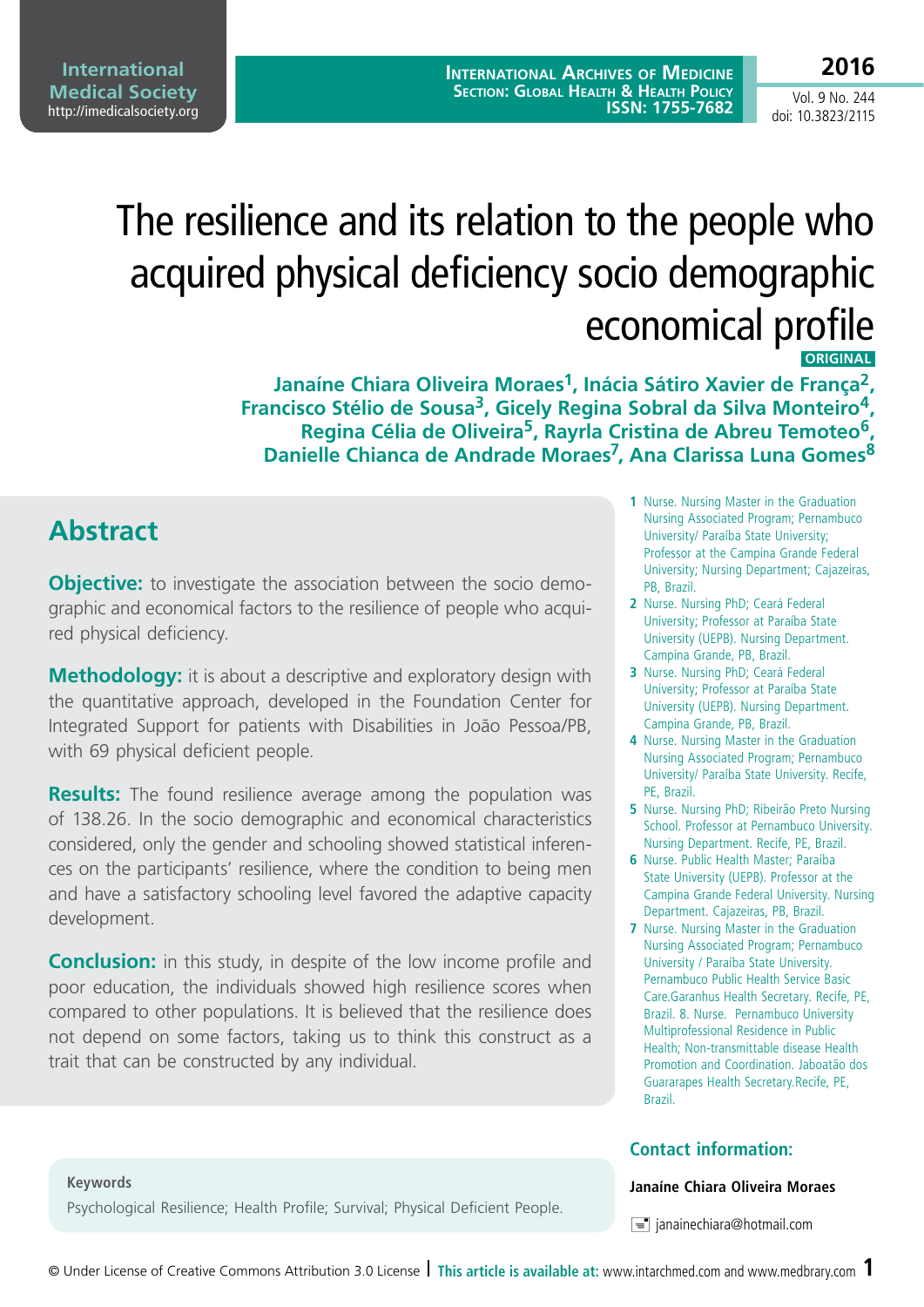**2016**

# **Introduction**

The deficiency has been setting up in Brazil as a relevant question to many social actors, health professionals and managers, especially during the last years, due to its implications in the society scope as an everything. The 2010's census points out that in the country there are 23.9% people who present any kind of deficiency, what corresponds to 45.6 millions of Brazilian. When it is about the predominance per nature, the physical deficiency is presented as the second most quantitative of cases, affecting 7% of the population, losing only for the visual deficiency which affects to 18.6% of the people<sup>[1]</sup>.

However, in despite of the general expressed panorama, concrete data relevant to the deficiency rate specifically per origin and causes are not available. A study conducted in 2006 by the Brazilian Database Federation (FEBRABAN) emphasizes that, from the total, 56.6% of the deficiencies are acquired for the most variable causes, being that, regarding the physical deficiency, more than 77% of the cases are contracted after the birth[2].

In this context, it is important to emphasize that beyond the motor restrictions, there are a lot of changes happening with the person who becomes deficient that comes from bladder and sexual dysfunctions to psychological changes, at the body image and at the interaction with the environment<sup>[3]</sup>. Furthermore, the transformations caused in the senses, in the behavior and the body structures, can interfere at the performance of rules and roles, at the affective capacity and at the work performance, reflecting in the identity formation and mainly at the affect people's coping strategies<sup>[4]</sup>.

In this perspective is inserted the resilience concept, understood by some authors as the human capacity to get strong and changed from many situations without having the mental health necessarily affected. More them reorganize themselves in front of the stressor and adapt to the extern reality, the resilient being must be restructured in a healthy way to them and to their relations with the environment

that they live<sup>[5-6]</sup>. Thus, the person who acquires a physical deficiency and can develop high resilience level, feel the difficulties posed by their deficiency, however live them in a softer way, presenting resources to overcome them<sup>[4]</sup>.

Some authors added that the multiple factors contribute to adaptative answers in front of the deficiency and those, depend of how did the acquisition occurred, the vital cicle stage and the previous personal story, the kind and the deficiency seriously, the gender, the income, the educational level, the psychodynamic operation, the cultural aspect, the self-stem, the familiar and social support and the financial resources existhance that facilitate or hinder the assistive technologies obtaining, medicines and treatments<sup>[7-8]</sup>.

Given this approach this research development is justified, as the acquired physical incapacities rise indicates the urgent necessity of researches that show the affection pattern in each culture, as the susceptible population socio-demographic and economical profile, to subsidize the reasonable preventive measures elaboration that can transform the morbidity rate in the most incident regions, decreasing the costs on health and the generated impacts.

This becomes more valorous by the relevance in studying the factors that promote the resilience in people who acquired physical deficiency, because, considering the resilience as a construct that can be stimulated, the knowledge of characteristic that lead to it, provide subsidy to the health professional intervention, from them, including the nurse, in a way to make concrete a more effective assistance, with an approach turned to the prevention actions, promotion and individuals recovery with physical sequels, where the coping capacity is emphasized and the individual incapacities aren't the only caring focus. Given the above, this work aimed to investigate the association between the socio demographic and economical factors with the people who acquired physical deficiency resilience.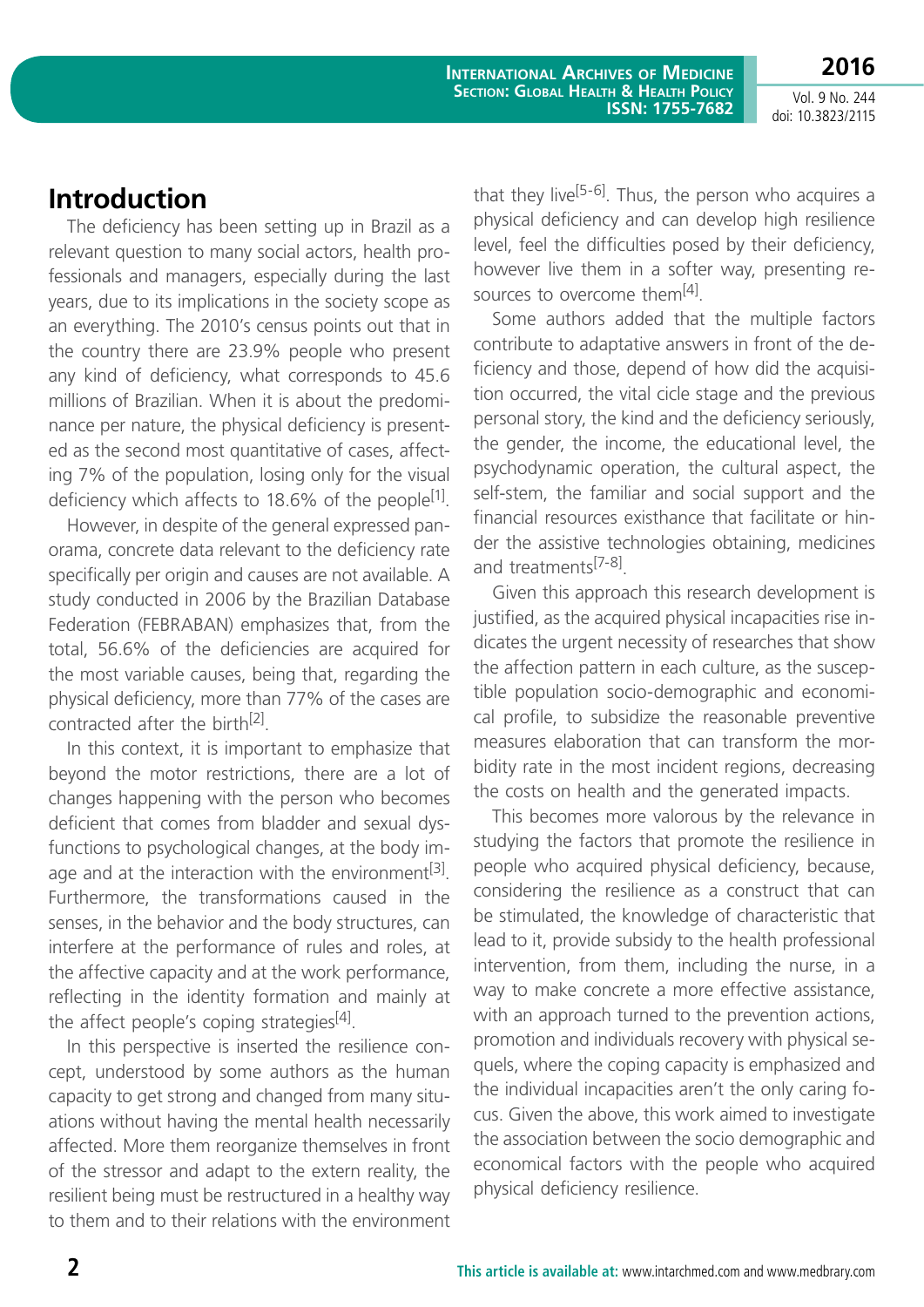**Method**

It is a descriptive, exploratory and cross-sectional study, with quantitative approach, conducted with data coming from the researched names "People who acquired physical deficiency resilience: life quality implications", developed by the Foundation Integrated Support Centre for Disabled People Foundation (FUNAD), located in João Pessoa/ Paraíba.

The sample was constituted by 69 people with deficiency, who were recruited according to the inclusion criteria: be 18 years old or older; present physical deficient acquired in at least one year; be present at the place of study during the collect moment an consent, free and clarified to answer the established protocols. Were excluded the other kinds of deficiency that were not the physical; the congenital physical deficiency and the individuals who show an incapacity to communicate orally and or/ cognitive deficit, evaluated by the mental state mini exam, in the Portuguese version<sup>[9]</sup>.

Data were obtained from May to June 2015, being the target population addressed in the waiting room at the Physical Deficiency People Attendance Coordination (CODAFI), from Monday to Friday, during the operation service shifts, observing previously the stagger. To the collection was used a socio demographic quest, elaborated specifically to the studied population and the Resilience Scale created originally by Wagnild and Young in 1993 and validated to Portuguese by the Pesce study in 2005. This scale is constituted for 25 items with the answer at the Likert format, distributing in the factors: "Actions and Values resolution", "Independence and Determination" and 'Self-confidence and the capacity of adaptation to situations". Its marks shall vary between 25 to 175 points, with value indicating high resilience<sup>[10]</sup>.

The individuals able to be included in the study were invited to participate and, those who accepted voluntarily, were at the same time guided about the aspects evolving the research and about the Term of Consent signature. The instruments were available in a individual way and in reserved place, were the duration average was 20 minutes.

To data analyze was considered as a dependent variable the resilience and as the independent variable that includes the individual's socio demographic and economical characteristics: gender, age, marital status, schooling, religious activity practices, employment, individual and familiar income. The information were inserted in a databases made on the Statistical Package for Social Sciences (SPSS), version 21.0, being the analyzes made on the same program, using the central tendency measures (average), dispersion (standard deviation), frequency distribution and test application as T of Student, Leyene equal variance, Pearson correlations and ANOVA to associations between the variables, accepting as statically significant a  $p \le 0.05$ . The calculated results were grouped and exposed in crossed tables and discussed in the light of the pertinent literature.

This work development respected all the ethical and legal aspects of the Research with human beings, included at the new Resolution no 466 from December 12, 2012, being submitted and approved by the Paraíba State University (UEPB) Research Ethic Committee, under CAAE no 42635115.2.0000.5187.

### **Results**

The study included 69 people with acquired physical disability. The sample average was 39.52 years old (SD=11.19), varying between 19 (minimum) and 71 (maximum), with a median of 40, being predominately constituted by male individuals (63.8%, n=44), who declared to be married or to live in a stable union with a partner (52.2%, n=36).

Regarding to schooling, 39.1% (n=27) of the participants had the primary school incomplete and only 7.2% (n=5) had concluded the college. However, if analyzed in a summarized way, the data points out that, only 12% of the individuals (5 individuals who completed the college, added to the 3 individuals who hadn't completed the college) had a schooling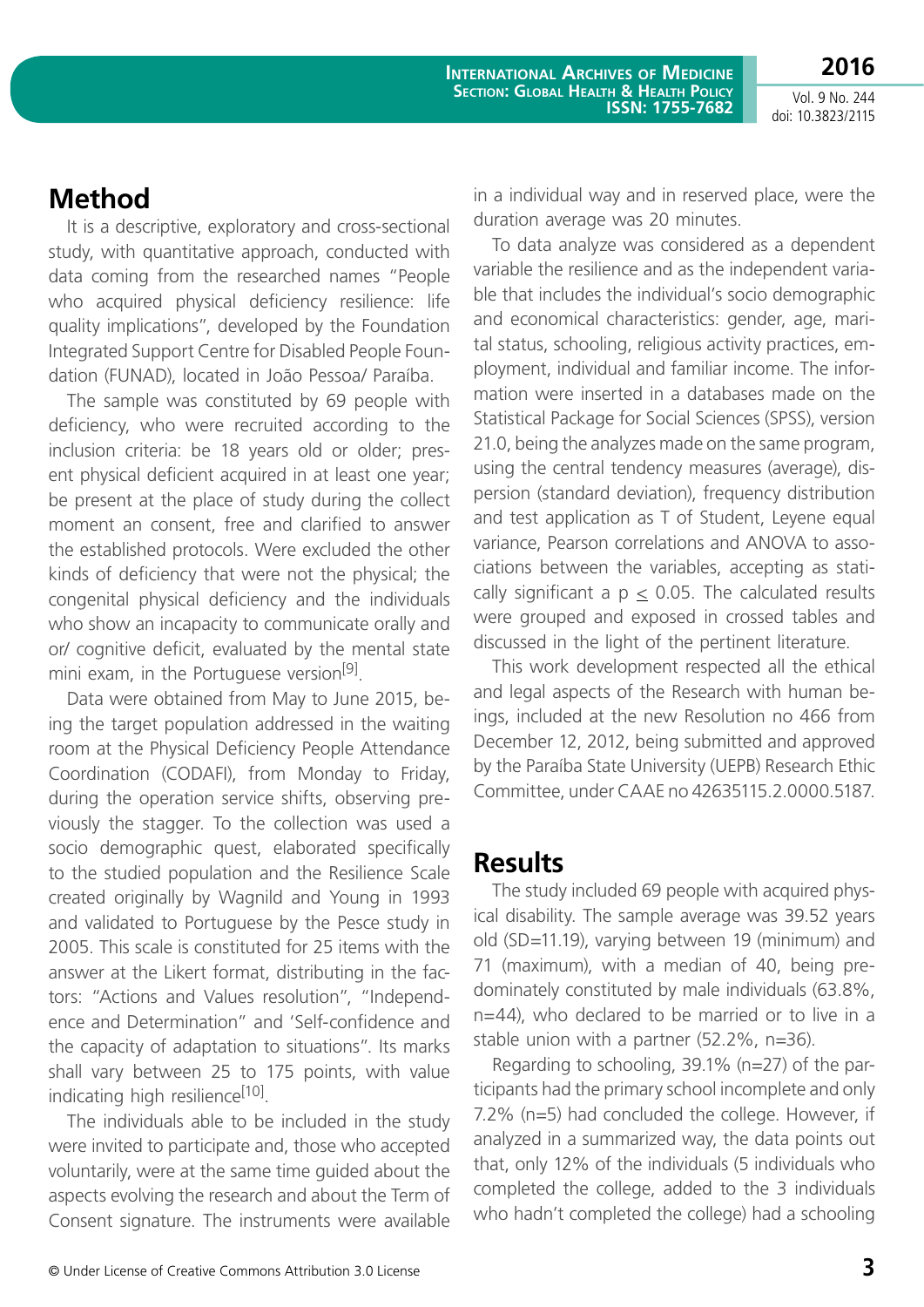**2016**

time higher than 12 years. For the religious activities practices, 71.0% (n=49) said to attend a kind of religion.

The most part hadn't any work activity at the collection moment (82.6%, n=57), situation justified by 45.6% (n=26) to be due to the physical limitations disrupting the return to the functions practices previously. In average, those people are out of the market for 5.47 years (SD=6.35), median of 5, maximum time 26 and minimum time 1 year. Among the employed individuals, equivalent to 17.4% ( $n=12$ ), only 8.3% ( $n=1$ ) was gazette or had a formal employee.

At the evaluation of the data according to income, it is noticed that 79.7% (n=55) of the deficient people depends on the State resource to their survival, being that from those, 50.9% (n=28) of the cases is about Continued Installment Benefit (BPC). The individual income kept about a minimum wage, averaging 2.87 (SD=0.89), median 2.0, minimum 1 and maximum 6. The familiar income varied from 2 to 3 minimum wages (49.3%, n=34) averaging 2.65 (SD=1.93), median 2.0, minimum 1 and maximum 10. It is important to emphasize that 20.4% (n=21) of the family survive with only one minimum wage, possible coming from the deficient person income.

Regarding the found resilience level, verified through the Resilience Scale application, the average was 138.26 (SD=16.14), median 140, minimum 93 and maximum 175. The average for the factor "Action and Values resolution" was 81.10 (SD=81.10), to "Independence and Determination" 29.36 (SD= 5.33) and to "Self-stem and capacity to adapt to situations", 27.79 (SD-4.09). It is noteworthy that those measurers can't be compared among them, because have different measures.

From the association with the socio demographic profile, the **table 1** exposes the correlation conducted with the gender variable. It can be observed that the gender had a significant relation  $(p=0.05)$ with the general resilience, where the men presented high averages. Despite of not being significant, the others resilience factors measure were most elevated at the male population.

**Table 2** present the compilations between resilience and the participants' marital status. To that, was regrouped the single individuals, separated and divorced at the category "single" and the married or who lived with a partner in a stable union at the category "married". It was noticed that, generally, this variable has not demonstrated a significant relation to the resilience. However, when compared to the married, the single present a bigger average at the factors: "Value and Actions Resolution", "Self-stem and capacity to adapt to situations" and general resilience.

|                                                  | Gender       |                  | $SD*$          | P    | $Cl**95%$ |      |  |
|--------------------------------------------------|--------------|------------------|----------------|------|-----------|------|--|
|                                                  |              | Ave.             |                |      | Inf.      | Sup. |  |
| Actions and values Resolution                    | Fem.<br>Mal. | 78.64<br>82.50   | 10.57<br>8.91  | 0.11 | $-8.63$   | 0.91 |  |
| Independence and<br>determination                | Fem.<br>Mal. | 27.76<br>30.27   | 6.39<br>4.45   | 0.06 | $-5.12$   | 0.10 |  |
| Self-stem and capacity to<br>adapt to situations | Fem.<br>Mal. | 26.92<br>28.29   | 4.41<br>3.86   | 0.18 | $-3.41$   | 0.66 |  |
| General Resilience                               | Fem.<br>Mal. | 133.32<br>141.06 | 18.75<br>13.90 | 0.05 | $-15.65$  | 0.01 |  |

**Table 1.** Relation between the Resilience average scores of people who acquired physical deficiency according to the variable gender. João Pessoa, PB, 2015.

**Note:** \*SD – Standard Deviation;\*\*CI – confidence interval. **Source:** Empirical research data, 2015.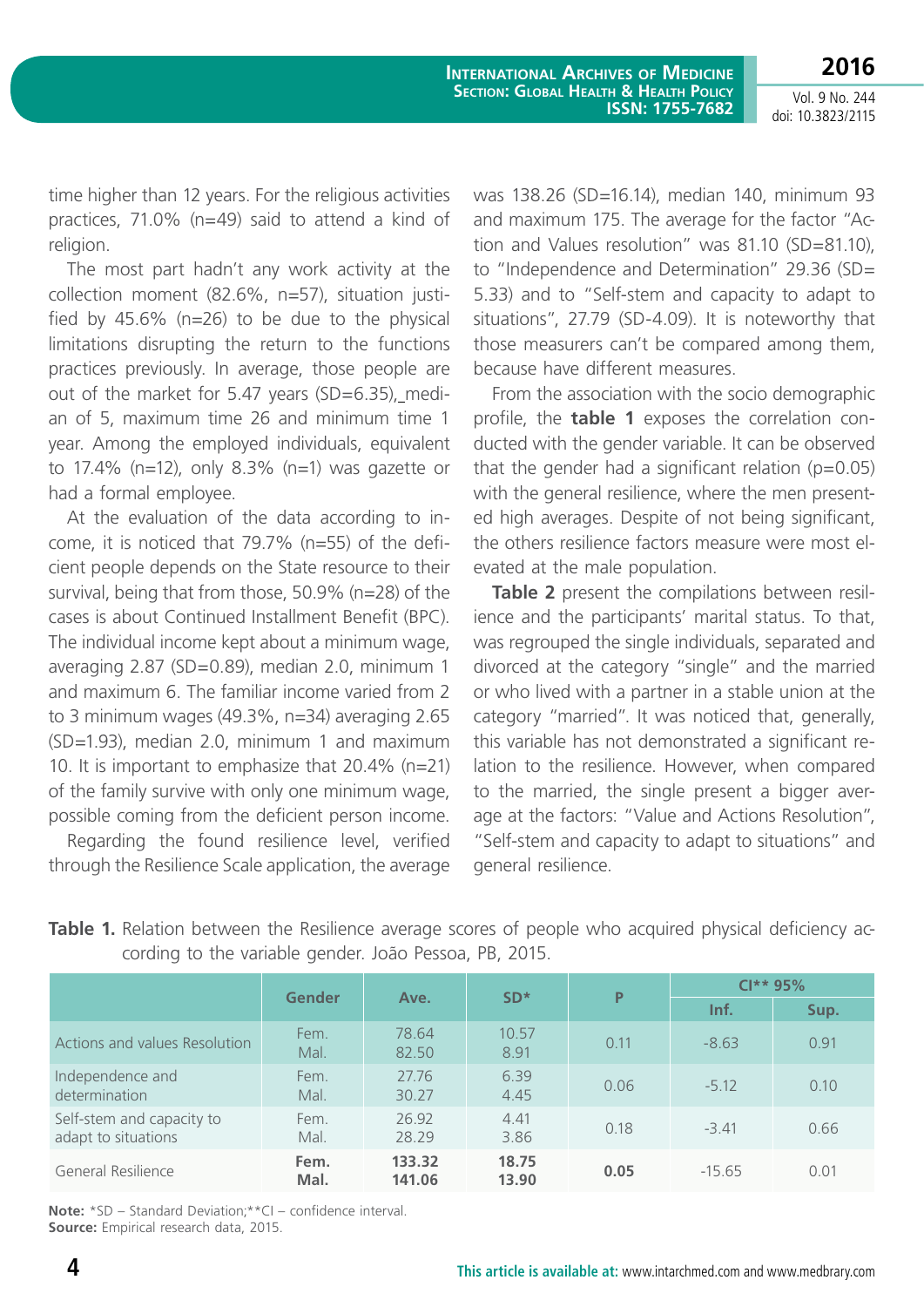**2016**

Vol. 9 No. 244 doi: 10.3823/2115

|                                                  | <b>Marital</b>               |                         | $SD**$<br>P               |      | $Cl***95%$ |       |
|--------------------------------------------------|------------------------------|-------------------------|---------------------------|------|------------|-------|
|                                                  | status                       | Ave.                    |                           |      | Inf.       | Sup.  |
| Actions and values<br><b>Resolution</b>          | Single<br>Married<br>Widower | 82.34<br>80.22<br>73    | 9.17<br>10.12<br>$\star$  | 0.37 | $-2.57$    | 6.82  |
| Independence and<br>determination                | Single<br>Married<br>Widower | 29.50<br>29.47<br>21    | 5.27<br>5.34<br>$\star$   | 0.98 | $-2.54$    | 2.60  |
| Self-stem and capacity to<br>adapt to situations | Single<br>Married<br>Widower | 28.62<br>27.13<br>25    | 4.55<br>3.59<br>$\star$   | 0.13 | $-0.49$    | 3.46  |
| General resilience                               | Single<br>Married<br>Widower | 140.46<br>136.83<br>119 | 15.97<br>16.21<br>$\star$ | 0.36 | $-4.17$    | 11.44 |

**Table 2.** Relation between the Resilience average scores of people who acquired physical deficiency according to the variable Marital Status. João Pessoa, PB, 2015.

**Note:** \*There was only one widow participant, because of it was not possible to estimate a standard deviation and the inferential calculation;\*\*SD – Standard Deviation;\*\*\*CI – Confidence interval. **Source:** Empirical research data, 2015.

Regarding to religion, there was no statistical interference on the dependent variable, although the individuals that affirmed to be inserted in spiritual practices had shown a few lower resilience average in the factors: "Actions and Value Resolution", "Independence and determination" and general resilience **(Table 3)**.

**Table 4** highlights the comparisons between resilience and the variable work, which was divided in the employed group equivalent to the alternative "Yes" and unemployed to the assertive "no". This relation hadn't statistical significant differences with the resilience. Although, the individuals who referred to be practicing a work activity had higher averages in the questions "Independence and determination" and general resilience.

|                                                  | <b>Religious</b> |                  | $SD*$          | P    | $Cl**95%$ |      |
|--------------------------------------------------|------------------|------------------|----------------|------|-----------|------|
|                                                  | activity         | Ave.             |                |      | Inf.      | Sup. |
| Actions and values<br><b>Resolution</b>          | Yes<br>No.       | 80.97<br>81.40   | 10.51<br>7.37  | 0.87 | $-5.57$   | 4.72 |
| Independence and<br>determination                | Yes<br><b>No</b> | 28.87<br>30.55   | 4.85<br>6.32   | 0.24 | $-4.48$   | 1.14 |
| Self-stem and capacity to<br>adapt to situations | Yes<br><b>No</b> | 27.79<br>27.80   | 4.40<br>3.33   | 0.99 | $-2.18$   | 2.18 |
| General resilience                               | Yes<br><b>No</b> | 137.65<br>139.75 | 17.24<br>13.32 | 0.62 | $-10.69$  | 6.50 |

**Table 3.** Relation between the Resilience average scores of people who acquired physical deficiency according to the variable religious activities practical. João Pessoa, PB, 2015.

**Note:** \*SD – Standard Deviation;\*\*CI – Confidence interval. **Source:** Empirical research data, 2015.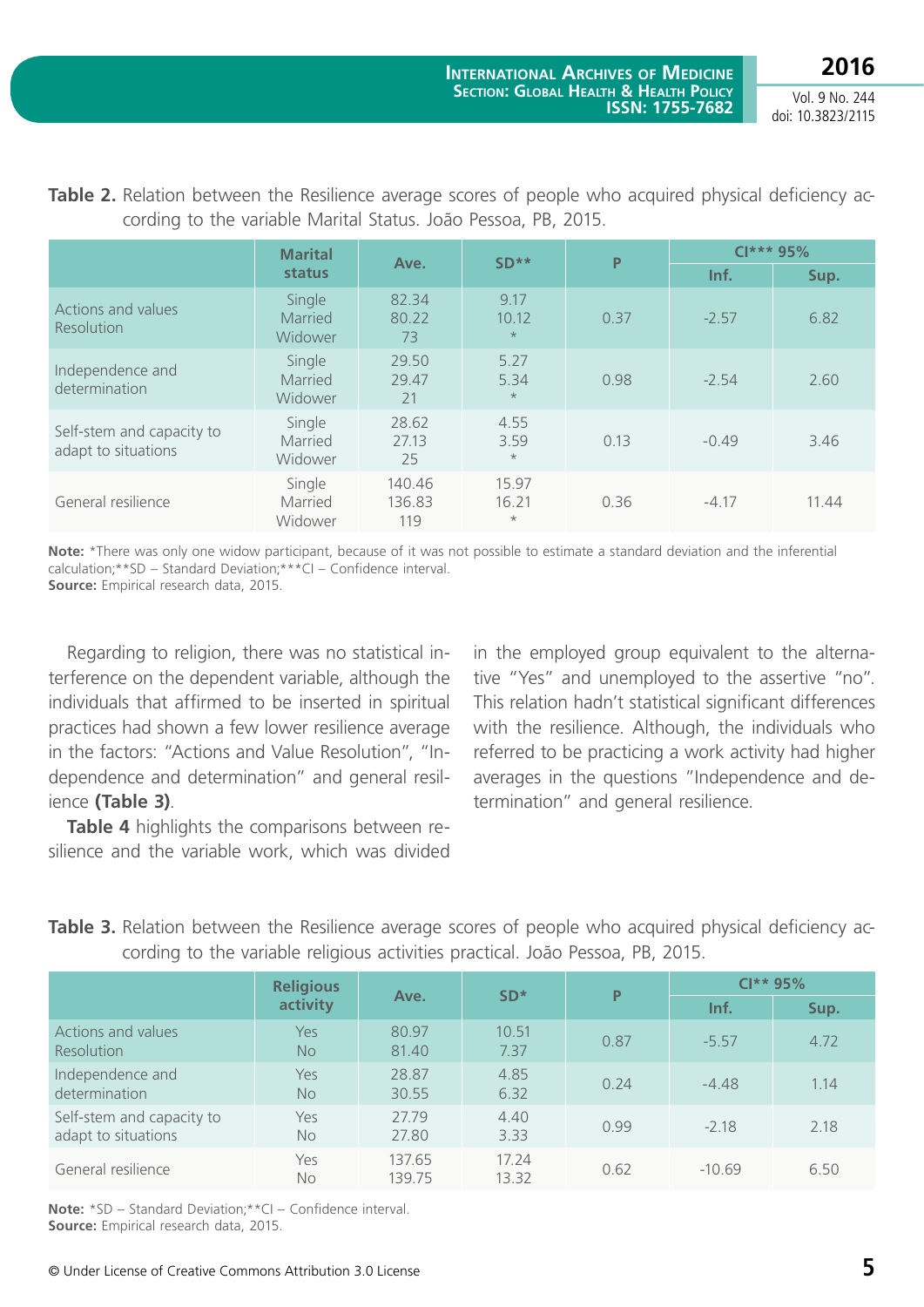|                                               | <b>Employed</b>  | Ave.             | $SD*$          | P    |
|-----------------------------------------------|------------------|------------------|----------------|------|
| Actions and values Resolution                 | Yes<br><b>No</b> | 80.41<br>81.24   | 9.95<br>9.67   | 0.78 |
| Independence and determination                | Yes<br><b>No</b> | 30.25<br>29.17   | 4.15<br>5.56   | 0.53 |
| Self-stem and capacity to adapt to situations | Yes<br>No        | 28.16<br>27.71   | 4.01<br>4.14   | 0.73 |
| General resilience                            | Yes<br>No        | 138.83<br>138.14 | 16.31<br>16.24 | 0.89 |

**Table 4.** Relation between the Resilience average scores of people who acquired physical deficiency according to the variable work. João Pessoa, PB, 2015.

**Note:**\*SD – Standard Deviation. **Source:** Empirical research data, 2015.

Lastly, the **table 5** shows the crossing to the numeral variables. From those, the schooling was the only one to present a *p* statistically significant (<0.05) with the participants' resilience, relating in a positive way to the factor "Self-stem and capacity to adapt to situations".

# **Discussion**

### **Participants' Socio demographic and economical profile**

The initial finding about the age defines the population as belonging to the adult aging. A similar profile was observed in a study developed with the 43 physical deficient people frequenting rehab centers in Londrina/ Paraná, where the average was 39.9 years old  $(\pm 13.4)$  <sup>11</sup> This situation rise to a critical problematic, where the big portion of the adults physical deficient people in the country competes to the lost of productive manpower, to higher spending in health and security, in addition to demand from the society a reorganization to support and capacity professionally those public, aiming to create ways to facilitate a healthy life with a high independence and autonomy level<sup>[12]</sup>.

Furthermore, the male deficiency predominance in this sample coincides with other researches data

**Table 5.** Relation between the Resilience average scores of people who acquired physical deficiency according to the numerical variables: age, individual income, familiar income and schooling. João Pessoa, PB, 2015.

|                                               | <b>Age</b> | <b>Individual</b><br><i>income</i> | <b>Familiar</b><br>income | <b>Schooling</b> |
|-----------------------------------------------|------------|------------------------------------|---------------------------|------------------|
| Actions and values Resolution                 | 0.01       | 0.16                               | $-0.05$                   | 0.16             |
| Independence and determination                | 0.02       | 0.16                               | 0.15                      | $-0.03$          |
| Self-stem and capacity to adapt to situations | $-0.07$    | 0.15                               | 0.03                      | $0.24*$          |
| General resilience                            | $-0.01$    | 0.19                               | 0.03                      | 0.15             |

**Note:** \*\* p < 0,01; \*p < 0,05 **Source:** Empirical research data, 2015.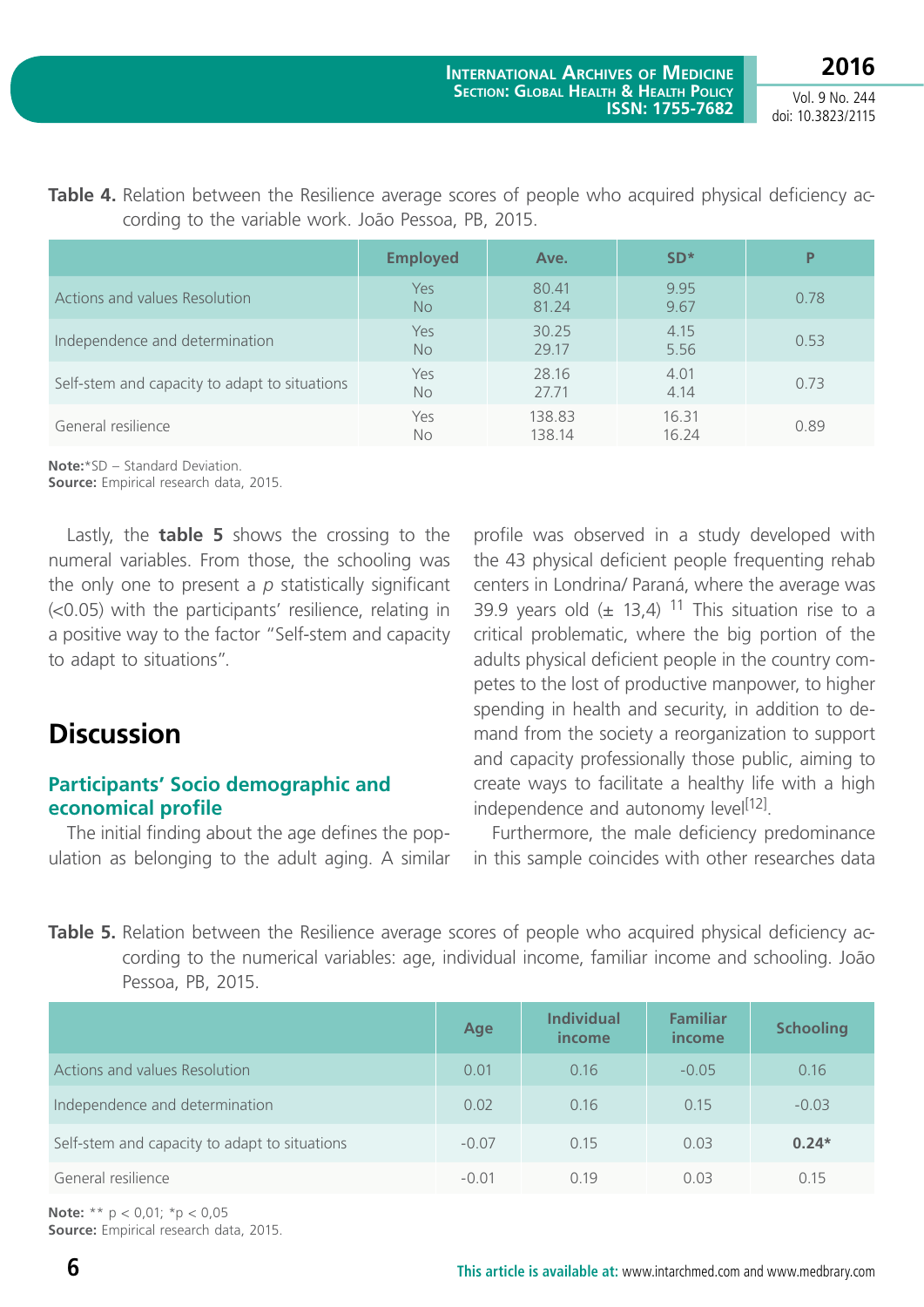**2016**

with a similar approach<sup>[13-15]</sup>. This gender prevalence can be easily shimmered in reason to the own male characteristics, in which the social cultural and work practices are more risked and condition the men to an elevated risk of traumas, specially the linked to traffic and work accidents, increasing the rate of acquisition of disabling physical sequels when compared to women<sup>[16]</sup>.

Epidemiological investigations that evaluated the most variable accident occurrence, such as query conducted at the fire department in Goiânia, evolving 1176 occurrences with motorcycles in 2008, shows the predominance of male in 73% of the cases<sup>[17]</sup>. Santana et al.<sup>[18]</sup> share the same emergency mobile service (SAMU) in a city from Minas Gerais, where the case proportion occurred to four men to each attacked woman.

Regarding the marital status, the most part of the researched people said to live in a stable union with a partner, a fact that present as a favorable factor in the participants' profile. Authors consider that the consummation of a solid and lasting relationship, beyond allowing the familiar structure, provides a certain affective stability to the physical deficient people<sup>[12]</sup>. However, it is added that are constants the sexual difficulties mentioned for those individuals and that disrupt the search for a partner.

An interview developed with the people passing through acquired physical necessities in Iguatu/ Ceará evidenced changes in positions performance interfering at the sexual pleasure; absence of sensibility at the genital organs and libido decrease with a consequent reduction on the sexual acting number and partners availability<sup>[19]</sup>. In addition to this come the myths rooted in prejudicial ideas that implanted the conception that the physical deficient people are lacking of feeling and sexual needs, or from the opposite, have uncontrolled and exacerbated desires; are less attractive, undesirable and unable to keep a loving relationship; have sexual dysfunctions regarding the desire, to excitement and to the orgasm. Those beliefs turns to a obstacle to their affective life, to a home solidification, empower the discrimination and above all, commit the health care while the abuse situations are neglected and the right to access the sexual education and preventions sexually transmittable are hidden<sup>[20]</sup>.

Regarding the schooling, it is visible the participants' low instruction level. According to a research about the young and adults with especial necessities educations, it is shown that the physical deficient people was the one who less enrolled in schools during the considered period to the research<sup>[21]</sup>. Such conditions propagates an excluding educational situation of the deficient people in Brazil, and that, in despite of the immoderate efforts, the number of students in primary school and superior is still incipient. Among the main cited difficulties as obstacle at the educational process are: the school and families resistance to enroll the physical deficient people at the teaching institutions; the transports with caring technology increasing absence and specialized prepare to teachers; the little scholar adapted transport covering; the lack of effective pedagogical strategies and the own architectural limitations, that even at the universities, sets up barrers to the teaching-learning process[22-23].

In the studied population, the activities practices linked to religion became common to the majority. The religiosity presents a form to cope the adverse events set up as diseases or traumas that cause threaten to life. The knowledge about the spiritual profile of patients who live under a bigger vulnerability facilitates to the health professionals the suitable intervention elaboration of to each individual<sup>[24]</sup>.

The found results, in which a great part of the participants are unemployed, denounces a reality realized long time ago referring to the physical deficient people economical aspects. A research conducted in 2014 at the population census, shows that in 2010 the physical deficient people population with any occupation were only 23.6% of the workers and that more than the half of the 44 millions physical deficient people with an economical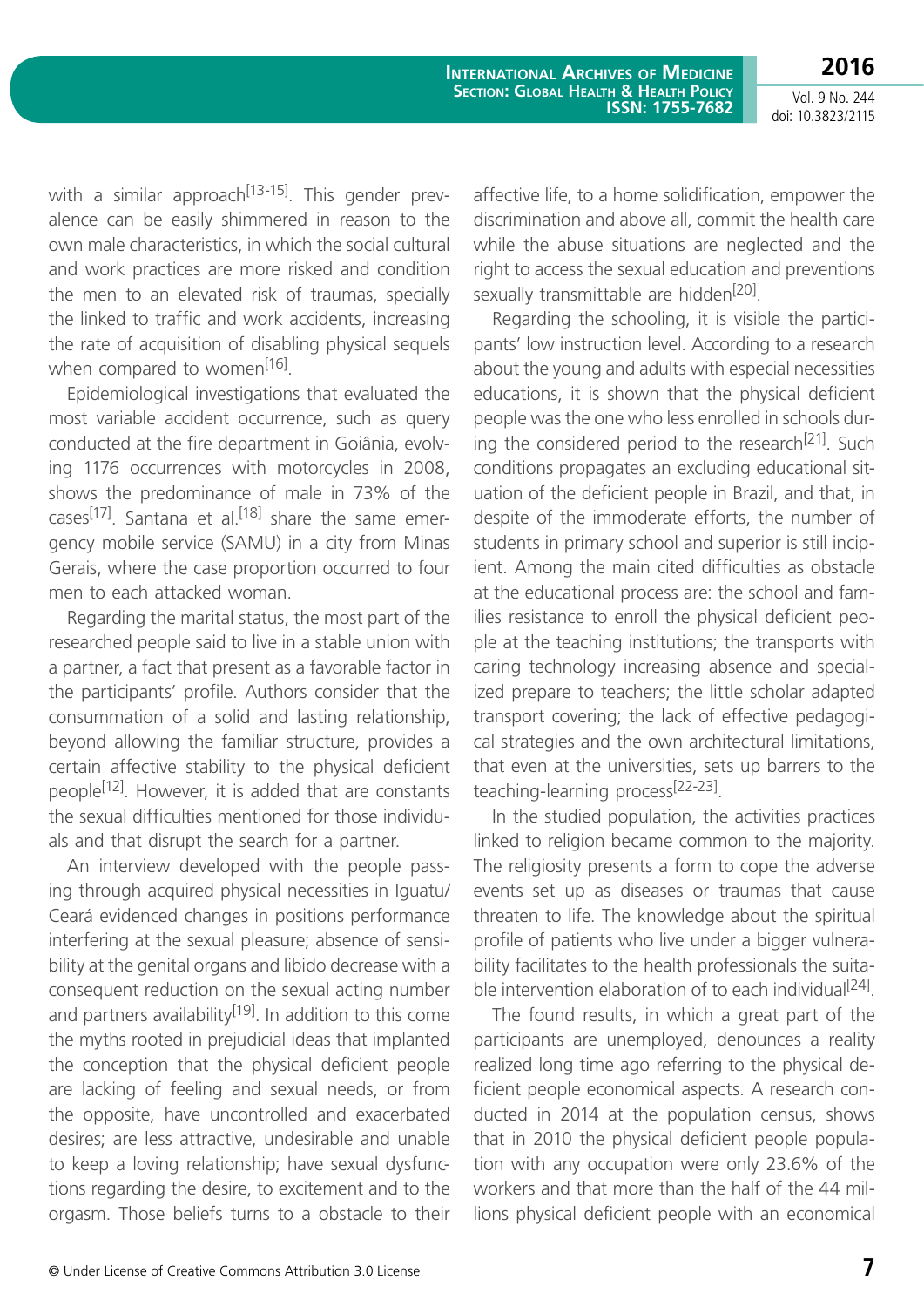active aging were unemployed, a value that counts 31.3% of the total of unemployed people in the country in this period<sup>[22]</sup>.

The students of this theme see this panorama as a consequence of the social segregation and physical space restriction that ends to distance people with some deficiency to an spread living relations, those including to the work activities, frustrating them from the others common experiences. It is added to the problematic, factors as the professional disqualification, the citizen right unknowing, the society prejudice, the own relation to the deficiency, to the public and mainly to the family, and also the work spaces inadequate structure that contributes with no doubt to the significant part of this group at the unemployment index $^{[25]}$ .

Another relevant point about this question is at the non-search for work after the deficiency diagnosis, even that in some situations would be possible the insertion in adapted jobs. What is implicit in the reports is the fear for losing the benefits given by the State, what takes the individual to get even farer from the formal job, much time for self-indulgence. This characteristic was noticed at the discourse of many interviewed and ends powering the physical deficient people marginalization and poverty.

The financial support available by the government has a notable importance to decrease the faced economical difficulties, above all when the individual is suddenly affected by a circumstance that leads him to leave his subsidy activities. However, this can't be the guidance logic<sup>[26]</sup>. The lack of employability to the physical deficient people impacts financially the family, overloading the social providence, and has deleterious consequences to the economy in the country. The professional qualification joined to the work opportunities spread and an adequate infrastructure are measures that promote the reinsertion of the physical deficient people at the work market and at the productive life, as well as their reintegration at the social living, income increase and the life quality improvement in a general way<sup>[27]</sup>.

Though, those conditions devastates to the low acquisitive power at the studied group, in which the individual income were from a minimum salary and the familiar income between 2.65 salaries to sustain about 3.13 familiars. Sees that there is a vicious circle among the economy, education and deficiency, where the unfavorable interaction of those three factors put the physical deficient people between the poorest classes. In addition to the individual income, the familiar wage is also affected, because the dependence to another person, who is generally a close relative, generate two individuals who don't work and don't contribute to the familiar subsidy<sup>[28]</sup>.

No doubly, the financial resources provided by the government to the physical deficient people in format of benefit or retirement are substantial to minimize impacts on incomes and to guarantee the social rights. However, it shall be considered that this population most vulnerability to the poverty and the increase of spending with health denotes to the lack of economical resources, as soon as a minimum wage is not enough to attend the survival necessities. This situation joined to the low educational level worsens the risk factors and social exclusion lived by deficient people in the society.

### **Associations to the resilience**

The resilience level pointed by the physical deficient people was superior than the showed in a research with 136 physical deficient athlete aging from 18 years old or olders enrolled in sportive challenges, where the score was from 132.13<sup>[29]</sup> and a study with 97 elderly users in a Basic Care Network in Northeast Brazil, where the resilience was from 134.14[30].

When stratify the sample per gender, was verified that the gender presented a significant relation to the general resilience, with the men presenting high averages. Corroborating to this assertive, a study developed with 69 physical deficient athlets<sup>[13]</sup> showed that the men present high resilience levels.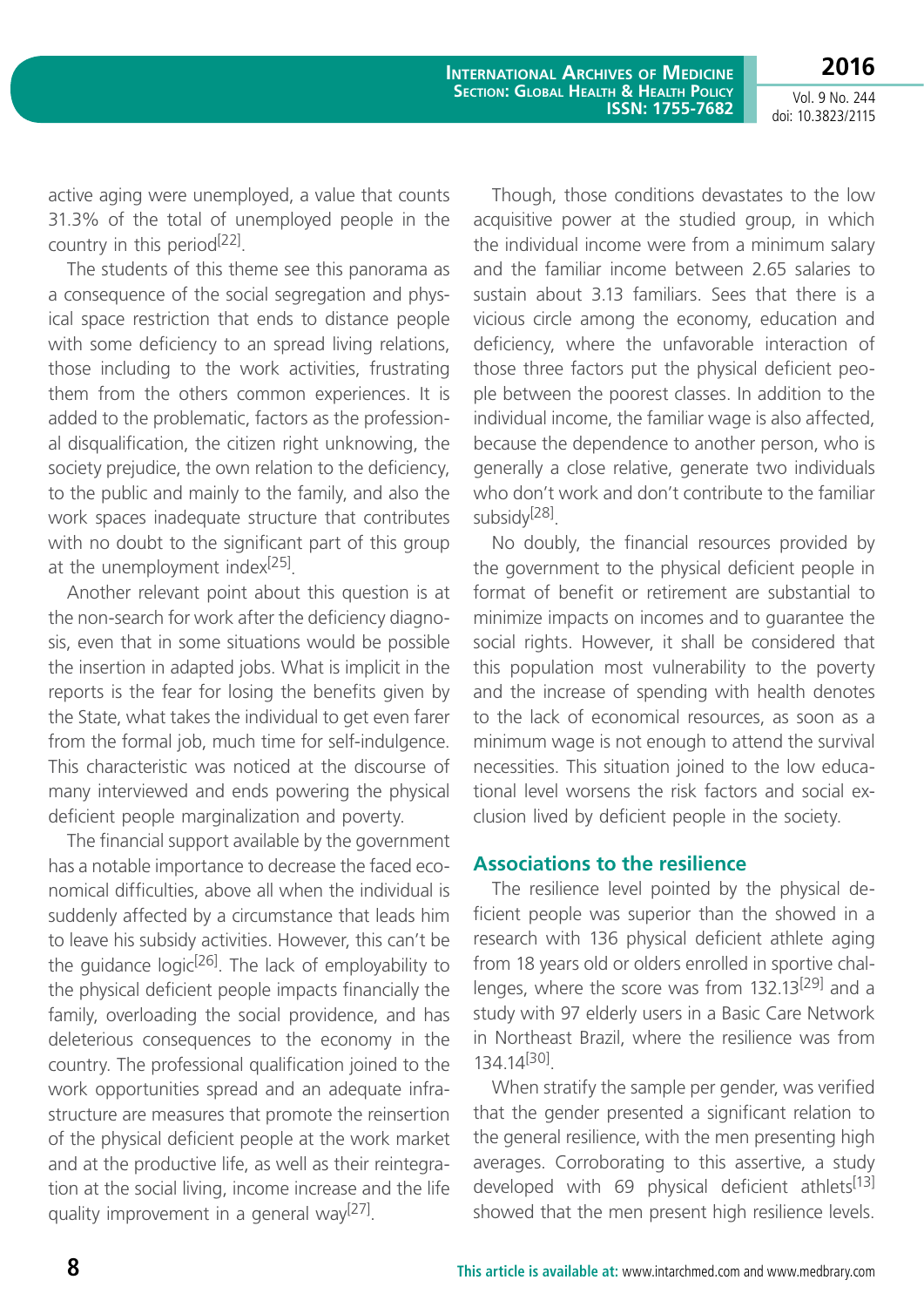**2016**

In this sense, Fernandes et al.<sup>[31]</sup> justifies this situation in detriment to the physical and psychological different that there are between the genders, which cause more disturbances on women when due to changes that affect the physical body.

In an opposed interface, some studies describe that there aren't correlation between resilience and gender as reveal a researched that aimed to investigate the adaptation capacity and the sexual stem level in physical deficient athletes, in which, although 90.9% of the men and 87.5% of the women had obtained high resilience levels, it was not seen statistical evidences proving relation to those variables<sup>[13]</sup>.

Though the second correlation, it is verified that the marital status haven't showed influence on the physical deficient people resilience, and that, in despite of a non significant p, the single had higher scores at the factors "Action and Value Resolution", "Self-stem and capacity to adapt to situations" and general resilience when compared to the married ones.

This profile does not matches to a good part of the literature, because, nevertheless, being married is linked to a more independent life composition, with more availability to an instrumental support and emotional support, with a consequent improvement at the physical, psychological, social, environmental life quality and less depressive symptoms $[32-33]$ . Researchers suggests that single individuals have 3 times more chances to point negatively in many life aspects, where at the men this value increase to 10 times and at the women to  $4.5^{[34]}$ .

Concerning to the religion, also wasn't observed statistical inferences on the resilience. To the opposite, the individuals inserted in spiritual practices showed a lower average in some factors at the Resilience Scale. This data is ratified by the Andrade et al. study<sup>[35]</sup> evolving cancer survivals, where the most proportion of high resilience was on the individuals who haven't participated in religious practices. In despite of the data from this research don't refer relation to the religiosity adaptation capacity, field researchers consider that the religious engagement, understood as social support and coping strategies, provide comfort, well-being, a optimistic future vision, adjustments and internal resources to adversities overcoming, helping at the maintenance and to minimize the health aggravations and competing to the psychological resilience increasing<sup>[36]</sup>.

Regarding the work, the statistic tests don't indicate association to the resilience, a condition that can be influenced by the expressive participants number who were unemployed, what would turn non probable the determination of this variable on the adaptive capacity in this specific sample. Although the lack of statistical inferences, resent studies have shown the job link to the resilient being construction. Authors explain that the work activities execution, in addition to possibility the income increase and the access to materials and consumer goods, constitute one of the main pieces to coping strategies elaboration and to minimize the harmful reaction risks in front of conflictive life events. The unemployed people have more tendency to develop stress symptoms and less resources to deal with the adversities[37-38].

The notorious position that has in the individual's life make the work induce the personal motivation and satisfaction. The fear and tension feeling that many live in the oppressive work practice, when in favorable contexts, possibility to the worker to overcome the obstacles, resign and promote resilience<sup>[39]</sup>. Data still prove that the participants' resilience hadn't suffered influence from the age, individual an familiar income. In this context, only the schooling had connection to the resilience factor. "Self-stem and capacity to adapt to situations". At the pertinent literature, there isn't a consensus about those correlations.

A study with elderly population indicates that there weren't statistical relation of the schooling and monthly economical income variables, emphasizing that the resilience is a peculiarity that don't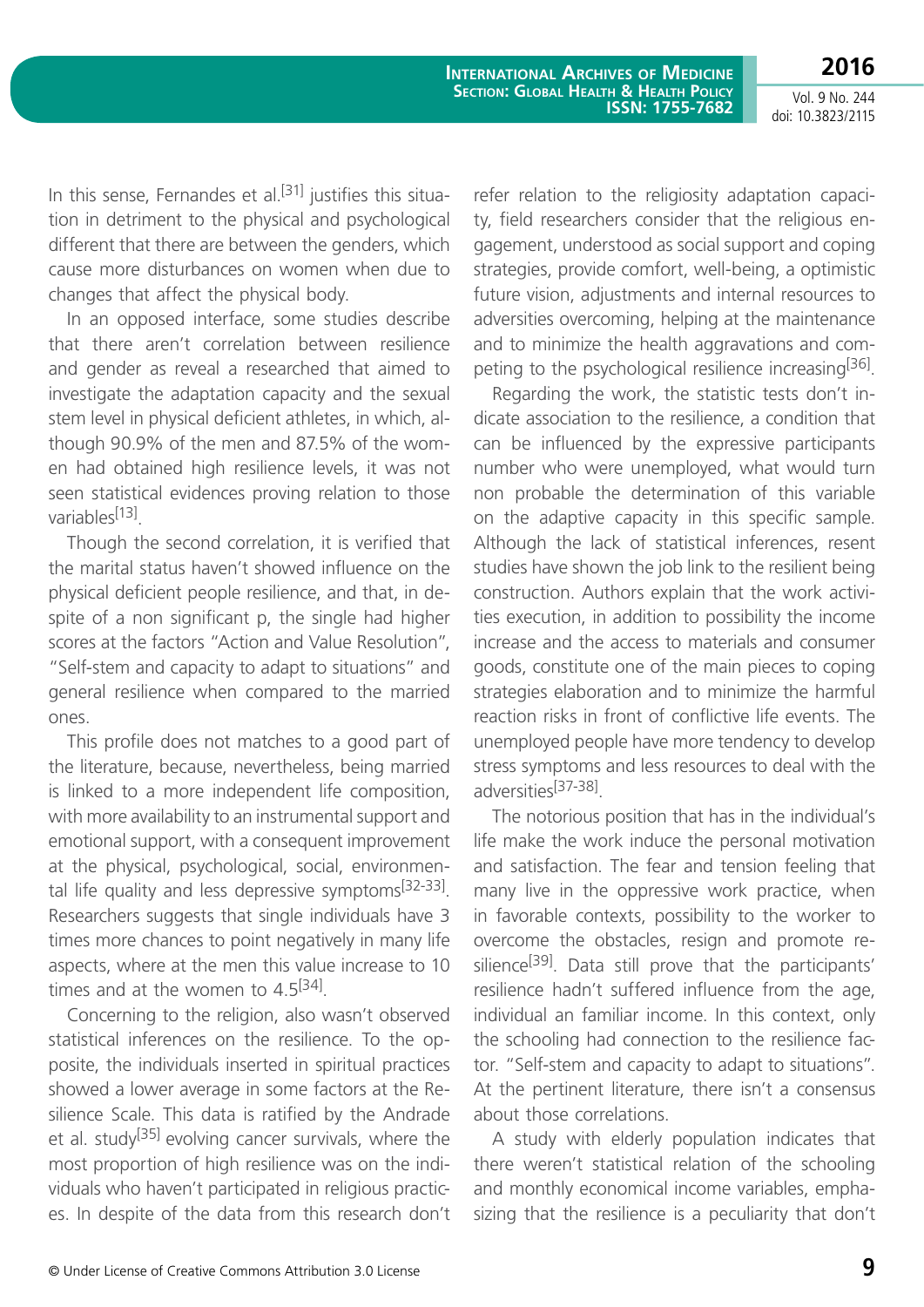**International Archives of Medicine Section: Global Health & Health Policy ISSN: 1755-7682**

Vol. 9 No. 244 doi: 10.3823/2115

**2016**

distingue the socio economical classes<sup>[40]</sup>. The same was present in a study with diabetic patients, where the p-value obtained in association between the resilience and schooling was superior to  $0.05^{[41]}$ . In position, the research divulge that from the twenty-five questions from the resilience scale, five of them had statistical connection to the studied individual economical classes with myelomeningocele[13].

It is also added to the investigations that the association between resilience and age has showed as significant, expressing that the resilience capacity is acquired with the passing of years $[5,35]$ . This characteristic is attributed to the experiences that the elderly people gather, in which many adversities and threatened satiations had already been overcome, believing that the acceptance and the adjustment to the limits develop and are solidified, because they belong to a spread lived story, contributing to an integrity and resilience sense<sup>[42-43]</sup>.

By this way, it is proved the divergence at the scientifically production as for the resilience and the individuals' socio demographic and economical profile. While for some authors the poverty can't be considered a determinant to low resilience levels, in this way not avoiding their development among the social groups<sup>[44-45]</sup>, others mention that a high instruction level and good financial conditions provide a higher knowledge capacity and information absorption concerned to threatening coping, personal adjustment and satisfaction with the life<sup>[12,32]</sup>.

Although studies have revealing the interface with individual attributes essentials to this process, the resilience exists in the human interactions with the environment, at the affections and at the social groups solidarity. Being resilient means to solidify personal and nontransferable strategies, what does not symbolizes vulnerability, much less the assurance that everyone will be able to overcome at the same way the adversities<sup>[46]</sup>.

**Conclusion**

Given the above, the found results points to the male gender predominance in the physical deficient people of the sample, in adult life, living in an stable union, with low schooling, who has a religion, are out of the work market and have as the main income resource the benefit/retirement provided by the government. From the socio demographic and economical profile studied, only the variables gender and schooling relate significantly to the participants' resilience, where the fact of being a man and having a satisfactory schooling level favorite to the adaptive capacity development contributing to high resilience averages.

However, it is noticeable at the same time, that concerning to other variables, the resilience is not dependent of some characteristics, taking to analyze this construct as a trait that can be build by any individual. What can be extracted from the portrait obtained in this study, is that in despite of the low income profile and poor education, the individuals showed high resilience scores with many contexts in which it is inserted becomes a hard task. The own acquired physical deficiency question includes a wide range of approaches that come from the body transformations till the impacts at the health and interaction to the environment, what increase the challenge in the investigation of these conceptions, specially when associated to the population social and economical conditions.

It is raised that this research conduction was pervaded for some limitations, presented at the literature scarcity regarding to the thematic at health and linked to the physical deficiency, a situation that restricted the works availability to the results discussion. It is added the reduced sample that disrupt the finding generalization to the community, as well as for the methodological design used, that, for its temporal cut characteristic, impossibility the causality inferences. Then, prospective studies with larger groups is seen as substantial to analyze the factors of the socio demographic effects and its influence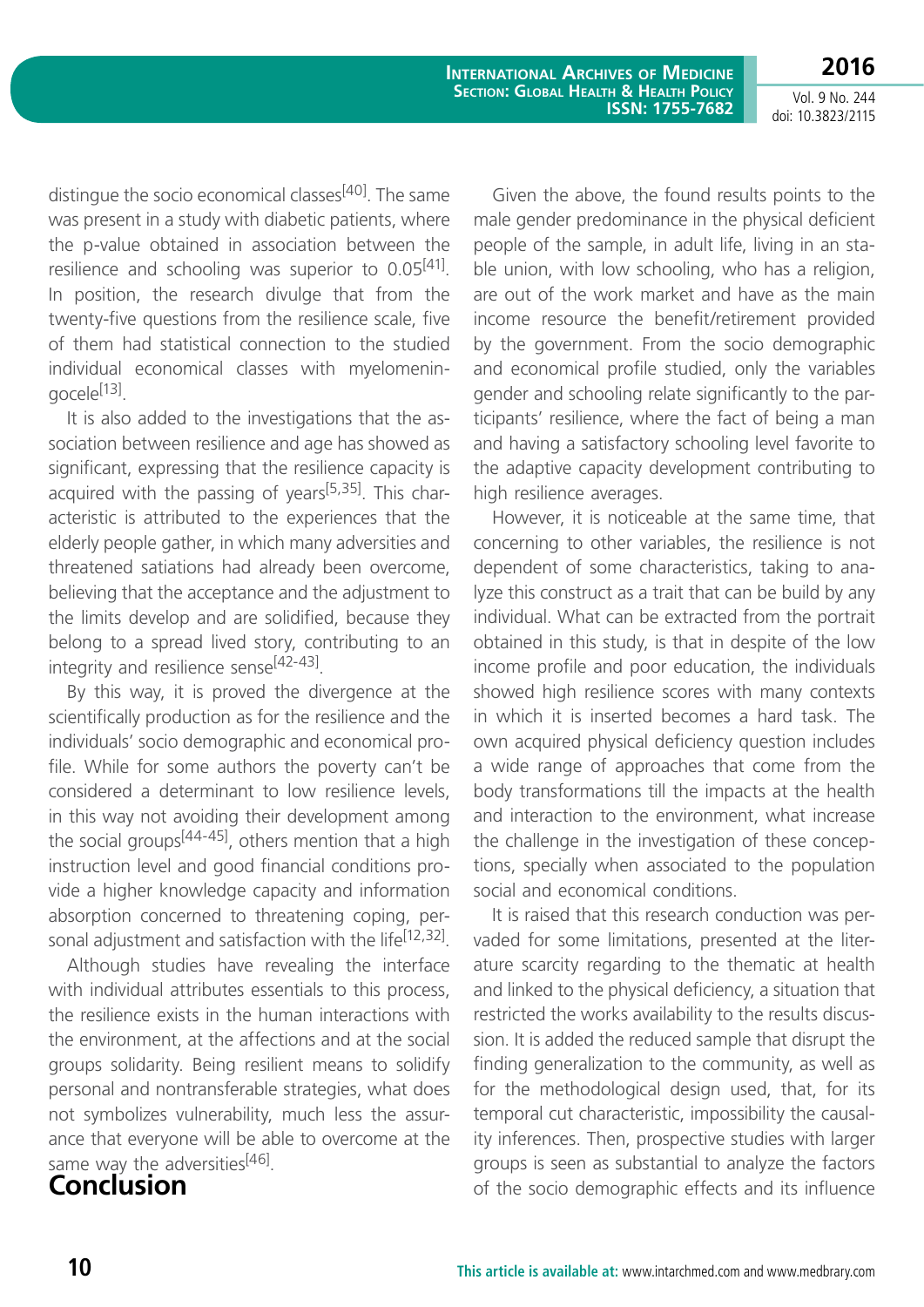on the resilience process evolution in the individual with acquired deficiency, must be encouraged and prioritized.

To the nursing, the results will serve as basement so that the nurse assistance may set aiming to instigate the construction of people with personal abilities through resilience fortification actions, by establishing news and more effective guidelines in health, aiming to provide an attendance focused on the true physical deficient necessities, not only oriented to the treatment and rehab of the deficiency condition.

At the public policies interface, it is expected that the study helps to spread the physical deficient people visibility, because makes the socio demographic characteristic study, in those including the coping capacity and adverse events, aiming to evaluate the implemented programs and redirect the attention to heal or at least minimize the evidenced gaps and give a feedback to the new strategies increment and intervention approach.

## **References**

- **1.** Cartilha do Censo (2010). Pessoas com Deficiência. Secretaria de Direitos Humanos da Presidência da República (SDH/ PR). Secretaria Nacional de Promoção dos Direitos da Pessoa com Deficiência (SNPD). Coordenação Geral do Sistema de Informações sobre a Pessoa com Deficiência. Brasília: SDHPR/ SNPD, 2012.
- **2.** Federação Brasileira de Bancos (FEBRABAN). População com deficiência no Brasil: fatos e percepções. Coleção Febraban de Inclusão Social, 2006.
- **3.** Alves MLT, Duarte E. Relação entre a imagem corporal e deficiência física. Uma pesquisa bibliográfica. Revista Digital [Internet], 2010; 15(143). Available from: http://www. efdeportes.com/efd143/relacao-entre-a-imagem-corporal-edeficiencia-fisica.htm
- **4.** Catusso RL, Campana ANNB, Tavares MCGC. F. A Resiliência e a imagem corporal de adolescentes e adultos com mielomeningocele. HU Revista [Internet], 2010; 36(1):37- 45. Available from: https://hurevista.ufjf.emnuvens.com.br/ hurevista/article/view/838
- **5.** Garces SBB, Krug MR, Hansen D, Brunelli AV, Costa FTL, Rosa CB et al. Avaliação da resiliência do cuidador de idosos com Alzheimer. Rio de Janeiro: Rev Bras Geriatr Gerontol [Internet],

2012; 15(2):335-52. DOI: http://dx.doi.org/10.1590/S1809- 98232012000200016

- **6.** Sordi AO, Manfro GG, Hauck S. O Conceito de Resiliência: diferentes olhares. Rev Bras Psicoter [Internet], 2011; 13(2):115-32. Available from: http://rbp.celg.org.br/detalhe\_artigo.asp?id=61
- **7.** Masiero CMT. A resiliência em pessoas com lesão medular que estão no mercado de trabalho. Uma abordagem psicossomática [Mestrado em Psicologia Clínica]. São Paulo: Pontifícia Universidade Católica de São Paulo; 2008.
- **8.** Oliveira RA. Elementos psicoterapêuticos na reabilitação dos sujeitos com incapacidades físicas adquiridas. Análise Psicológica [Internet], 2000; 4(18):437-53. DOI: [10.14417/ap.391](http://dx.doi.org/10.14417/ap.391)
- **9.** Guerreiro M, Silva AP, Botelho MA, Leitão A, Castro-Caldas A, Garcia C. Adaptação à população portuguesa da tradução do Mini-Mental State Examination (MMSE). Revista Portuguesa de Neurologia. 1994; 1(9):9-10.
- **10.** Pesce R, Assis SG, Avanci J, Malaquias J, Oliveira RVC. Adaptação transcultural, confiabilidade e validade da escala de resiliência. Cad Saúde Pública [Internet], 2005; 21(2):436-48. DOI: http:// dx.doi.org/10.1590/S0102-311X2005000200010
- **11.** Seron BB, Arruda GA, Greguol M. Facilitadores e barreiras percebidas para a prática de atividade física por pessoas com deficiência motora. Rev Bras Ciênc Esporte [Internet], 2015; 37(3):214-21. DOI: [http://dx.doi.org/10.1016/j.rbce.2013.09.003](http://dx.doi.org/10.1016/j.rbce.2013.09.003 0101-3289) [0101-3289](http://dx.doi.org/10.1016/j.rbce.2013.09.003 0101-3289)
- **12.** Schoeller SD, Bitencourt RN, Leopardi MT, Pires DP, Zanini MTB. Mudanças na vida das pessoas com lesão medular adquirida. Rev Eletr Enferm [Internet], 2012; 14(1):95-103. Available from: http://www.fen.ufg.br/revista/v14/n1/v14n1a11.htm
- **13.** Martins CP, Mendes AK, Cardoso FL. Capacidade de adaptação e estima sexual em atletas deficientes físicos. Rev Educ Fis UEM [Internet], 2011; 22(4):547-54. DOI: http://dx.doi.org/10.4025/ reveducfis.v22i4.10258
- **14.** Ferreira M, Guerra MP. Adaptação à lesão vertebro-medular. Psicologia, Saúde & Doenças [Internet], 2014; 15(2):380-95. Available from: http://www.scielo.mec.pt/scielo.php?script=sci\_ arttext&pid=S1645-00862014000200005
- **15.** França ISX, Coura AS, França EG, Basílio NNV, Souto RQ. Quality of life of adults with spinal cord injury: a study using the WHOQOL-bref. Rev Esc Enferm USP [Internet], 2011; 45(6):1364- 7. DOI: http://dx.doi.org/10.1590/S0080-62342011000600013
- **16.** Castro SS. Deficiência visual, auditiva e física: prevalência e fatores associados em estudo de base populacional. Cad Saúde Pública [Internet], 2008; 24(8):1773-82. DOI: http://dx.doi. org/10.1590/S0102-311X2008000800006
- **17.** Duarte LS, Fernandes SF, Souza HAO. Traumas motociclísticos atendidos pelo corpo de bombeiros de Goiânia de Janeiro a Fevereiro de 2008. Cadernos de Estudos e Pesquisas [Internet], 2012; 16(36):41-6. Available from: http://www.revista.universo. edu.br/index.php?journal=1studospesquisa2&page=article&op =viewArticle&path%5B%5D=996
- **18.** Santana JCB, Dutra BS, Viana JÁ, Vieira LS, Cardoso CML.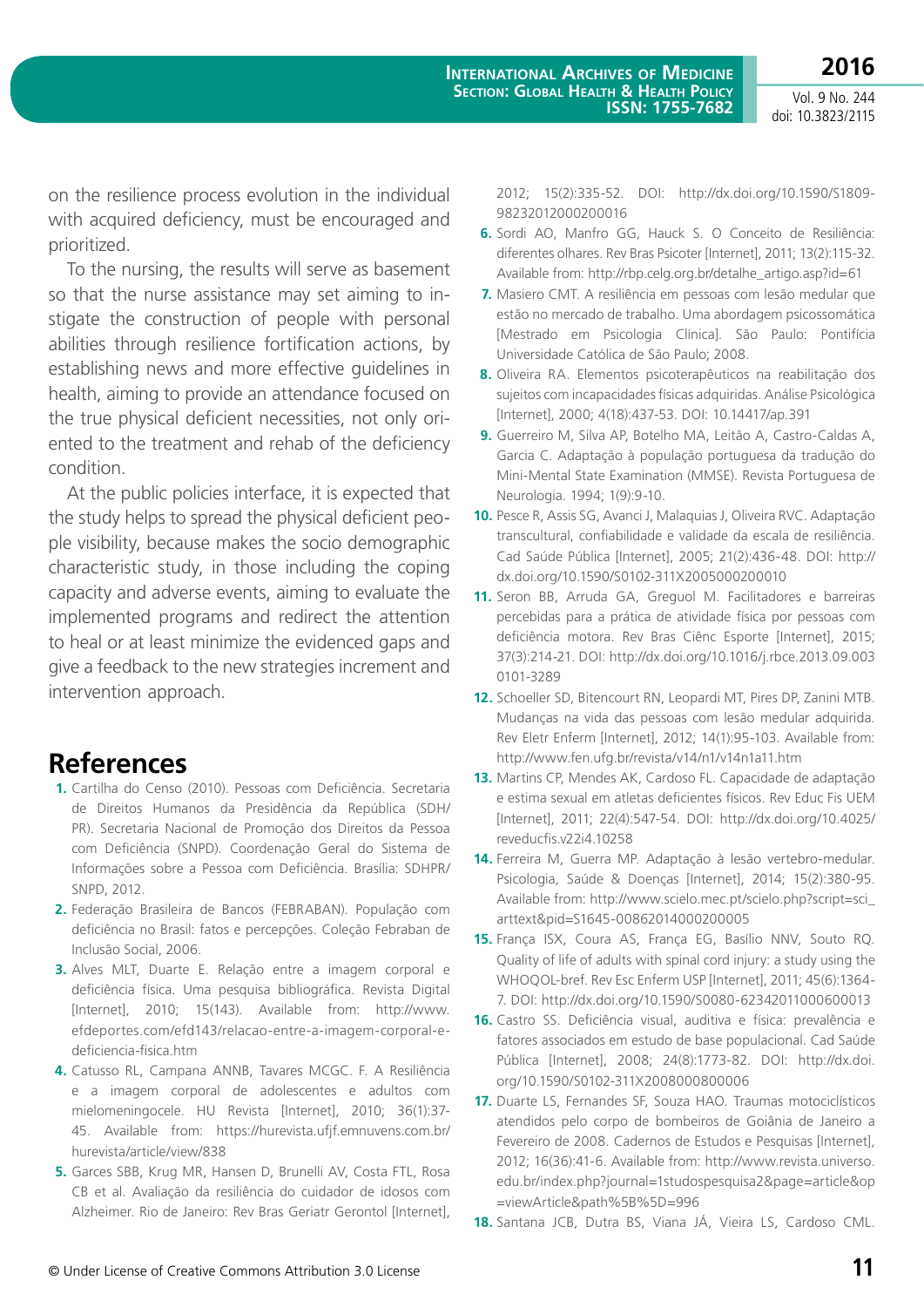doi: 10.3823/2115

Vítimas de agressões por arma branca: o que retrata a demanda de um serviço de urgência. Cogitare Enferm [Internet], 2012; 17(1):78-84. DOI: <http://dx.doi.org/10.5380/ce.v17i1.26378>

- **19.** Silva PYF, Dias JC, Santos WS, Kian GC, Rodrigues LB. Expressão da sexualidade em homens portadores de deficiência física adquirida. Revista Interfaces: Saúde, Humanas e Tecnologia [Internet], 2014; 2(6):1-4. Available from: http://interfaces. leaosampaio.edu.br/index.php/revista-interfaces/article/  $vi$ ew/156
- **20.** Maia ACB, Ribeiro PRM. Desfazendo mitos para minimizar o preconceito sobre a sexualidade de pessoas com deficiências. Rev Bras Ed Esp [Internet], 2010; 16(2):169-76. DOI: http:// dx.doi.org/10.1590/S1413-65382010000200002
- **21.** Lima FO, Silva NR. A educação de jovens e adultos e os desafios de uma proposta de educação inclusiva: perfil do aluno. Revista Temas em Educação [Internet], 2014; 23(1):144-51. Available from: http://periodicos.ufpb.br/index.php/rteo/article/ viewFile/18897/11445
- **22.** Andrés A. Pessoas com deficiência nos censos populacionais e educação inclusiva. Consultora Legislativa da Área XV Educação, Cultura e Desporto. Câmara dos Deputados. Brasília – DF, 2014.
- **23.** Silva EAPC, Silva PPC, Moura PV, Santos ARM, Dabbicco P, Azevedo AMP et al. Resiliência e saúde: uma análise da qualidade de vida em idosos. Conscientiae Saúde [Internet], 2012; 11(1):111-8. DOI: 10.5585/ConsSaude.v11n1.2709
- **24.** Mesquita AC. The use of religious/spiritual coping among patients with cancer undergoing chemotherapy treatment. Rev Latino-Am Enfermagem [Internet], 2013; 21(2):07 telas. DOI: http://dx.doi.org/10.1590/S0104-11692013000200010
- **25.** Ribeiro RPD, Lima MEA. O trabalho do deficiente como fator de desenvolvimento. Cadernos de Psicologia Social do Trabalho [Internet], 2010; 13(2):195-207. DOI: [http://dx.doi.org/10.11606/](http://dx.doi.org/10.11606/issn.1981-0490.v13i2p195-207) [issn.1981-0490.v13i2p195-207](http://dx.doi.org/10.11606/issn.1981-0490.v13i2p195-207)
- **26.** Amaral FLJS, Holanda CMA, Quirino MAB, Nascimento JPS, Neves RF, Ribeiro KSQS et al. Acessibilidade de pessoas com deficiência ou restrição permanente de mobilidade ao SUS. Ciênc Saúde Coletiva [Internet], 2012; 17(7):1833-40. DOI: http://dx.doi.org/10.1590/S1413-81232012000700022
- **27.** Lopes MAL, Lima EDRP. Continuous use of intermittent bladder catheterization – can social support contribute? Rev Latino-Am Enfermagem [Internet], 2014; 22(3):461-6. DOI: http://dx.doi. org/10.1590/0104-1169.3268.2438
- **28.** Santos S, Pequeno AAS, Galvão CRC, Pessoa ALS, Almeida ES, Pereira JC et al. As causas da deficiência física em municípios do nordeste brasileiro e estimativa de custos de serviços especializados. Ciênc Saúde Coletiva [Internet], 2014; 19(2):559-68. DOI: http://dx.doi.org/10.1590/1413- 81232014192.00182013
- **29.** Cardoso FL, Sacomori C. Resilience of athletes with physical disabilities: a cross-sectional study. Revista de Psicología del Deporte [Internet], 2014; 23(1):15-22. Available from: http:// www.redalyc.org/articulo.oa?id=235129571003
- **30.** Ferreira CL, Santos LMO, Maia EMC. Resiliência em idosos atendidos na Rede de Atenção Básica de Saúde em município do nordeste brasileiro. Rev Esc Enferm USP [Internet], 2012; 46(2):328-34. DOI: http://dx.doi.org/10.1590/S0080- 62342012000200009
- **31.** Fernandes C, Beltrão BA, Chaves DNR, Leandro TA, Silva VM, Lopes MVO. Assesment of the resilience level of adolescents with leprosy. Rev Enferm UERJ [Internet], 2013; 21(4):496-501. Available from: http://www.e-publicacoes.uerj.br/index.php/ enfermagemuerj/article/view/10021
- **32.** Resende MC, Neri AL. Atitudes de adultos com deficiência física frente ao idoso, à velhice pessoal e a pessoas com deficiência física. Estudos de Psicologia [Internet], 2005; 22(2):123-31. DOI: http://dx.doi.org/10.1590/S0103-166X2005000200002
- **33.** Roncon J, Lima S, Pereira MG. Qualidade de Vida, Morbilidade Psicológica e Stress Familiar em Idosos Residentes na Comunidade. Psic: Teor Pesq [Internet], 2015; 31(1):87-96. DOI: http://dx.doi.org/10.1590/0102-37722015011637087096
- **34.** Grigolatto T, Chagas MH, Trzesniak C, Crippa JAS, Hallak JEC, Santos JLF. A influência dos papéis sociais na qualidade de vida de portadores de esquizofrenia. Cad Ter Ocup UFSCar [Internet], 2014; 22(1):195-203. DOI: [http://dx.doi.](http://dx.doi.org/10.4322%2Fcto.2014.021) [org/10.4322%2Fcto.2014.021](http://dx.doi.org/10.4322%2Fcto.2014.021)
- **35.** Andrade FP, Muniz RM, Lange C, Schwartz E, Guanilo MEE. Perfil sociodemográfico e econômico dos sobreviventes ao câncer segundo o grau de resiliência. Texto Contexto Enferm [Internet], 2013; 22(2):476-84. Available from: http://www. scielo.br/pdf/tce/v22n2/v22n2a25.pdf
- **36.** Simão MJP, Saldanha V. Resiliência e Psicologia Transpessoal: fortalecimento de valores, ações e espiritualidade. O Mundo da Saúde [Internet], 2012; 36(2):291-302. Available from: http:// www.saocamilo-sp.br/pdf/mundo\_saude/93/art04.pdf
- **37.** Valentim OS, Santos C, Pais-Ribeiro J. Vulnerabilidade ao stress em pessoas com alcoolismo. Revista Portuguesa de Enfermagem de Saúde Mental [Internet], 2014; (spe 1):76-81. Available from: http://www.scielo.mec.pt/scielo.php?script=sci\_arttext&pid =S1647-21602014000100013
- **38.** Victor JF, Ximenes LB, Almeida PC, Vasconcelos FF. Sociodemographic and clinical profile of elders who receive Care in a Family Health Unit. Acta Paul Enferm [Internet], 2009; 22(1):49-54. DOI: http://dx.doi.org/10.1590/S0103- 21002009000100008
- **39.** Ribeiro ACA, Mattos BM, Antonelli CS, Canêo LC, Goulart Júnior E. Resiliência no trabalho contemporâneo: promoção e/ou desgaste da saúde mental. Psicol Estud [Internet], 2011; 16(4):623-33. DOI: http://dx.doi.org/10.1590/S1413- 73722011000400013
- **40.** Fortes TFR, Portuguez MW, Argimon IIL. A resiliência em idosos e sua relação com variáveis sociodemográficas e funções cognitivas. Estudos de Psicologia [Internet], 2009; 26(4):455-63. DOI: http://dx.doi.org/10.1590/S0103-166X2009000400006
- **41.** Tavares BC, Barreto FA, Lodetti ML, Silva DMGV, Lessmann JC.